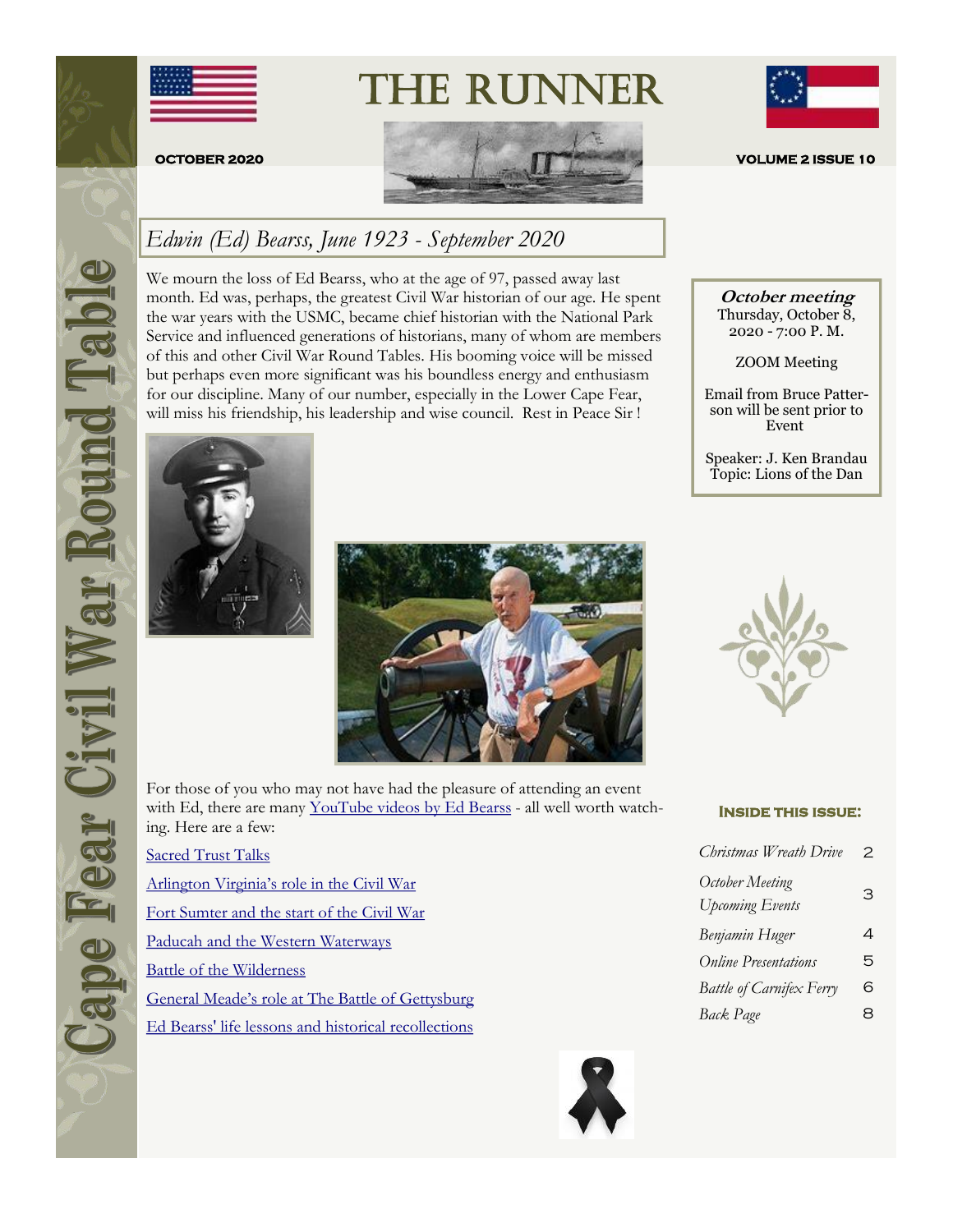

### *CFCWRT Announces Christmas Wreath Drive*

As in years past, the Cape Fear Civil War Round Table will support the **Wreaths Across America** effort to cover **every veteran's grave** in the Wilmington National Cemetery, with a Christmas Wreath. Our effort will run from 1 October, 2020 until 15 November. Wreaths will be delivered for distribution on **Saturday 19 December**. We, along with other community organizations have a goal of some 5,172 wreaths, thus covering all veteran's graves.

This year, due to meeting limitations, we will be totally dependent upon our membership to remit funds by mail. The process is simple. Please submit your contribution, in \$15 increments, by check, payable to CFCWRT, c/o PO Box 15750, Wilmington, NC 28408.

Should you prefer to donate by credit card, please go directly to the WAA web site and navigate to Wilmington National Cemetery and donate through our CWRT (NC0240P). Should you desire to donate to another cemetery, go to the WAA web site and select your location, donating through your favorite (listed) organization. Sponsoring organizations, such as our CFCWRT, will receive \$5 for each wreath purchased.

Folks, this has been a difficult year. What better way to complete the annual cycle than by honoring the memory of those veterans who experienced difficult years, many more difficult than this one.



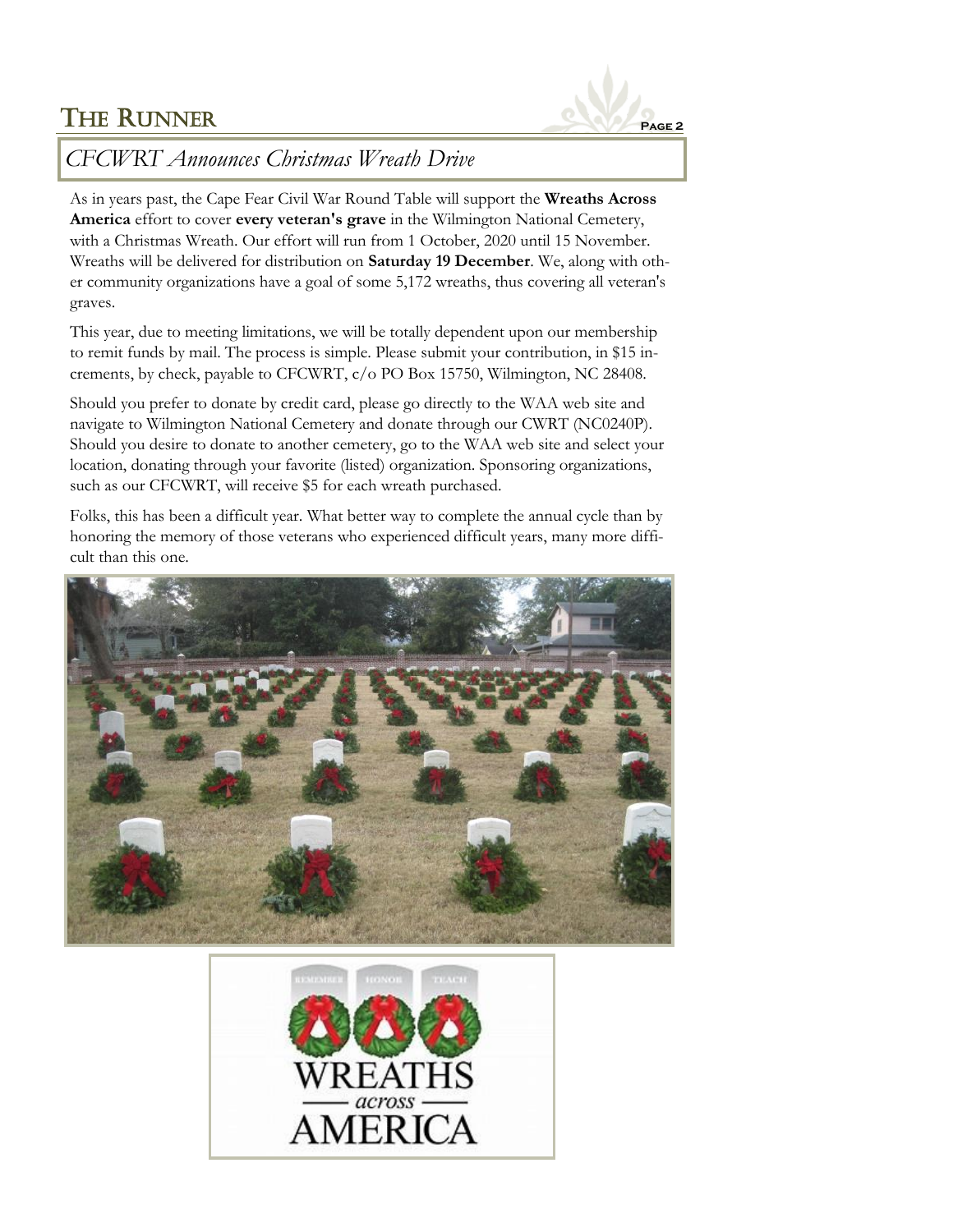



**J. Ken Brandau**



Due to the continuing situation with regard to the Covid19 "thing", we have effected a change to our scheduled speakers. Ken Rutherford who speaks on Civil War Mines & Torpedoes, will now make his presentation in February and our February speaker, J. Ken Brandau, will make a Zoom presentation of his book, *Lions of the Dan* on October 8th.

*Lions of the Dan*, is the previously untold story of Armistead's Brigade and chronicles those men of Pickett's Charge over the full course of the Civil War. Time honored celebrations of Armistead and Pickett focus narrowly on those moments at Gettysburg yet primary sources declare the untold story of the best of men caught up in the worst of times. *Lions of the Dan* refutes the Lost Cause myths surrounding Armistead and Pickett. J. Ken Brandau, for the first time, widens the aperture to introduce real heroes and amazing deeds.

Mr. Brandau was born in Richmond, VA and grew up on Richmond's Southside. This Son of the South, graduated from Old Dominion with a B.S in Chemistry and spent a career with the Newport News Shipbuilding Co.

He has written several books and journals reflecting his love of history, especially Civil War history. His meticulous research and dramatic writing style make for an enjoyable read and in the case of a Zoom presentation, makes for dramatic viewing.

Time and place are Thursday, 8 October (our usual meeting date) beginning at 7:00 PM. Zoom Master Ed Gibson will begin receiving your calls at 6:45 (1845). President Bill Jayne will begin the broadcast with remarks and speaker introduction, promptly at 7:00 PM. Details, complete with registration numbers and link will be provided a day (or so) prior to the presentation.

Our initial experience with a Zoom presentation (September - Dwight Hughes) was superb but missed by far too many members. We will, I'm sure, do better in October.

*Cape Fear Civil War Round Table Upcoming Events*

#### **2020**

November 12th **Betty Vaughn**, A 19th Century Christmas Celebration

December 10th **Andrew Duppstadt**, Lt. Francis Lyell Hoge, CSN (CSS Patrick Henry)

#### **2021**

January 14th **Rodney Steward**, Confederate Sequestration Act

February 11th **Kenneth Rutherford** (Author), Mine Warfare and the Civil War

For more information go to the [CFCWRT website.](http://cfcwrt.org/)

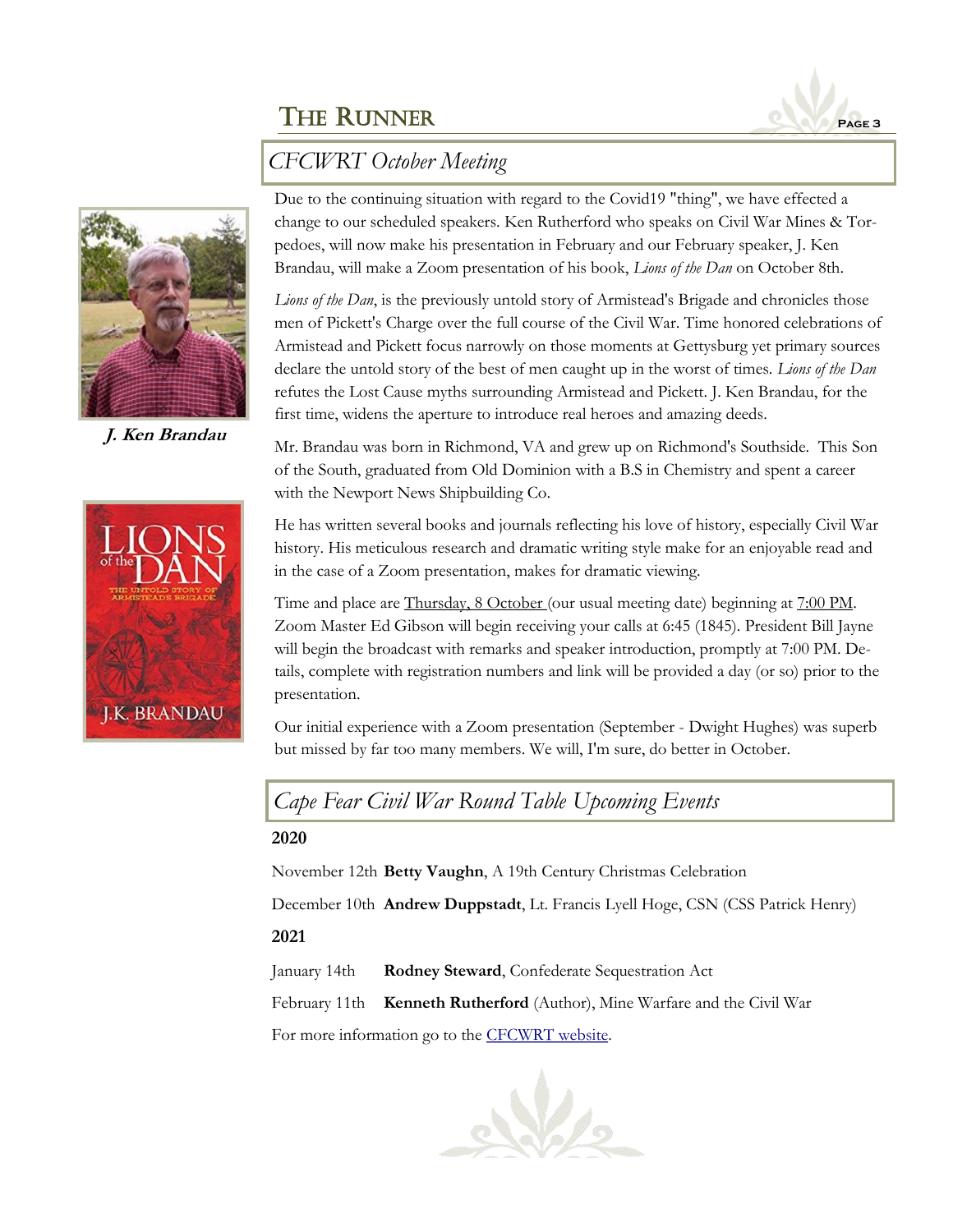

### *Benjamin Huger 1805 - 1877*

Benjamin Huger (November 22, 1805 - December 7, 1877) was a career U.S. Army ordnance officer and a Confederate general in the American Civil War.

Huger was born in Charleston, South Carolina. His grandfather, also named Benjamin Huger, was a patriot in the American Revolution, killed at Charleston during the British occupation. Huger graduated from the U.S. Military Academy in 1825 and was commissioned a second lieutenant in the 3rd U.S. Artillery. He served as a topographical engineer until 1828, then took a leave of absence to visit Europe. Upon his return, he became an ordnance officer and spent the majority of his career at that occupation. He commanded Fortress Monroe arsenal for twelve years, and was a member of the U.S. Army Ordnance Board for seven.

In the Mexican-American War, Huger was chief of ordnance on the staff of Winfield Scott, and received brevets to major, lieutenant colonel, and colonel, for gallant and meritorious conduct at Vera Cruz, Molino del Rey, and Chapultepec. In 1852 he was presented a sword by South Carolina in recognition of the honor his career had cast upon his native state. After this war he served on the board that prepared a system of artillery instruction for the army, and was in command of the armories at Harpers Ferry, Charleston, and Pikesville, Maryland

At the start of the Civil War, he was commissioned colonel of artillery in the Confederate States Army. On May 23, 1861, he was assigned to command the Department of Norfolk, with defensive responsibilities for North Carolina and southern Virginia. By October 7, 1861, he achieved the rank of major general. In May of 1862, when Union troops were approaching, Huger ordered the destruction of the Norfolk works and naval yard at Portsmouth. He dismantled the CSS Virginia ironclad and evacuated the area. While in command of Roanoke Island, he failed to reinforce his position, and his command had to surrender to the Union expeditionary force. Although the Confederate Congress investigated Huger's part in this defeat, Confederate President Jefferson Davis assigned him to division command under Gen. Joseph E. Johnston in the Army of Northern Virginia.

Huger led his division at Seven Pines and in several of the Seven Days Battles (now under the command of Robert E. Lee). He was criticized for his lackluster leadership in battles such as White Oak Swamp and Malvern Hill. Lee relieved of him duty on July 12, 1862, part of his wider purge of generals who did not meet Lee's expectations for aggressive tendencies in battle.

Following combat service on the Virginia Peninsula, Huger was assigned to be Assistant Inspector General of artillery and ordnance for the Confederate Army, and in 1863 was appointed Chief of Ordnance for the Trans-Mississippi Department. After the war, he was a farmer in North Carolina and Virginia, finally returning in poor health to his home in South Carolina.

Huger died in Charleston in 1877 and is buried in Greenmount Cemetery, Baltimore, Maryland. He was memorialized when the U.S. Army constructed "Battery Huger" inside the historic walls of Fort Sumter for the Spanish-American War.



**Gen. Benjamin Huger CSA**

For further reading about General Huger, check out *Scapegoat General*  by Jeffrey L. Rhodes.



**PEGOAT GE** The Story of Major General<br>Benjamin Huger, C.S.A.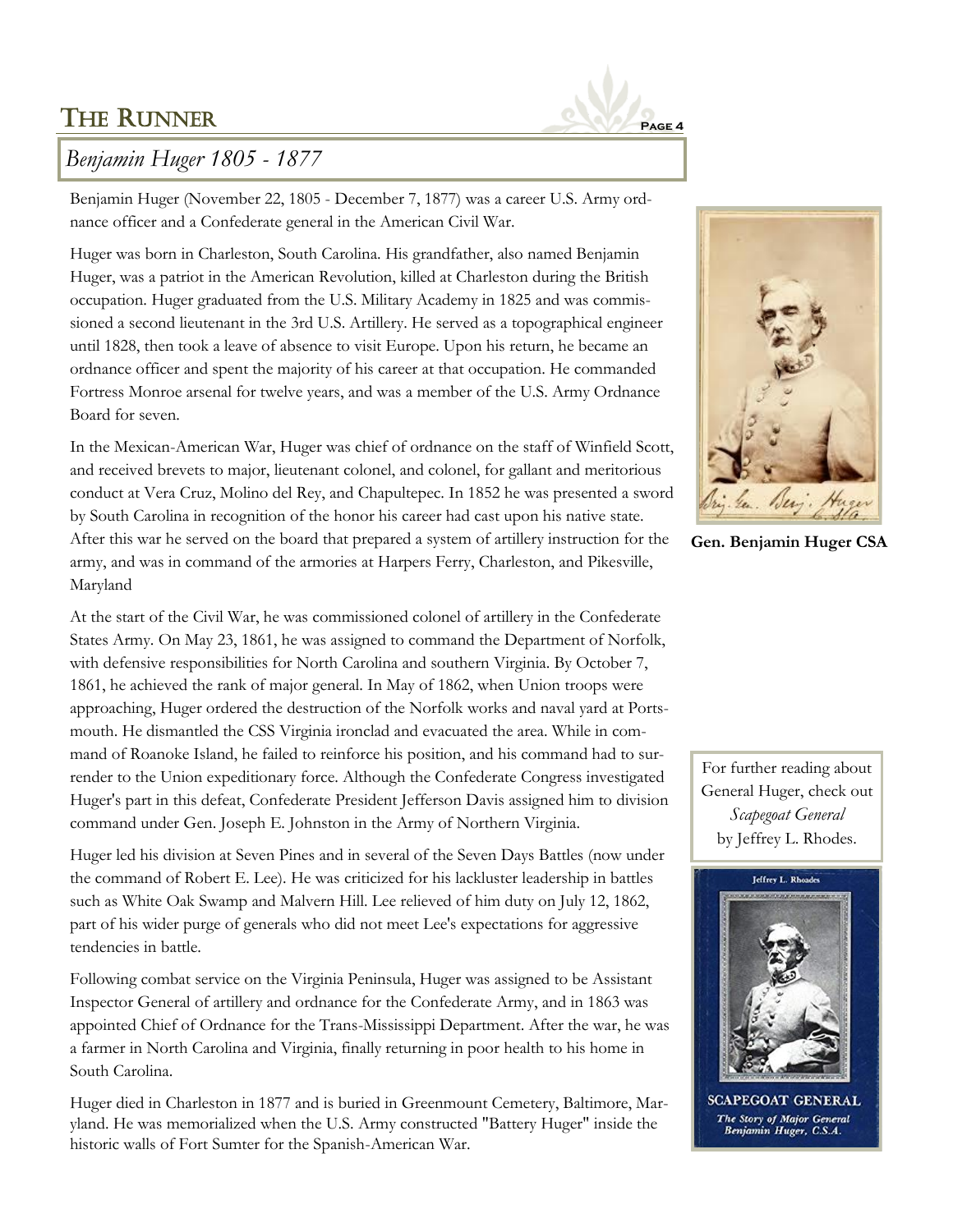

*Did you know? Confederate Flags*

P. G. T. Beauregard served as adjutant general for the Louisiana state militia, 1879 –88. In 1888, he was elected as commissioner of public works in New Orleans. When John Bell Hood and his wife died in 1879, leaving ten destitute orphans, Beauregard used his influence to get Hood's memoirs published, with all proceeds going to the children.

#### **Did you know?**

Confederate Brigadier General J.E.B. Stuart was known for his larger -than-life behavior both in and out of combat.

After one raid on Union forces in northern Virginia in which he claimed over 150 horses and mules, Stuart personally sent a gloating telegraph message to the U.S. Army's quartermaster general mocking him about the lost supplies.



**Confederate Flag known as Stars and Bars Confederate Battle Flag**



Confederate General P.G.T. Beauregard was instrumental in creating the battle flag that has come to be synonymous with the Confederacy. Following the First Battle of Bull Run in 1861, he approved a new flag design for the Army of Northern Virginia after recognizing that the original Confederate flag—known as the "Stars and Bars"—looked too similar to the U.S. flag when seen in the confusion of battle.

### *Online Presentations*

#### **[Civil War Round Table Congress](https://www.cwrtcongress.org/lectures.html)**

Oct 8th 7pm Eastern - David Dixon - Radical Warrior

Radical Warrior: August Willich's Journey from German Revolutionary to Union General (University of Tennessee Press 2020) is the biography of a Prussian army officer who renounced his nobility and joined in the failed European revolutions of 1848. He emigrated to America, edited a daily labor newspaper in Cincinnati, and became one of the most accomplished generals in the Union Army. This story sheds new light on the contributions of 200,000 German-Americans who fought for the Union in the Civil War.

Oct 14th 7pm Eastern - Len Riedel Interview - Blue and Gray Education Society

Oct 15th 7pm Eastern - Garry Adelman - Photo Extravaganza

During this event, he will use then-and-now techniques and examine photographic details buried deep inside the images to tell the story of the Civil War in a format you aren't likely to experience anywhere else. He will also work to bust myths about period photos and will labor to convince viewers that photographers of the past were way ahead of us in many ways.

### **Dues Reminder**

#### **Members:**

September is our normal dues renewal month and although the Steering Committee extended the Early Bird period, dues, in the amount of \$25, are still due.

Realize please that the Round Table continues to have expenses (speaker honorariums, post office box, zoom and internet expenses etc.) and without raffles and silent auctions, we have no income other than dues and your generosity.

Our thanks to those of you who have renewed for this new year (Sept 2020-Aug 2021).

Please make payments to CFCWRT, c/o PO Box 15750, Wilmington, NC 29408.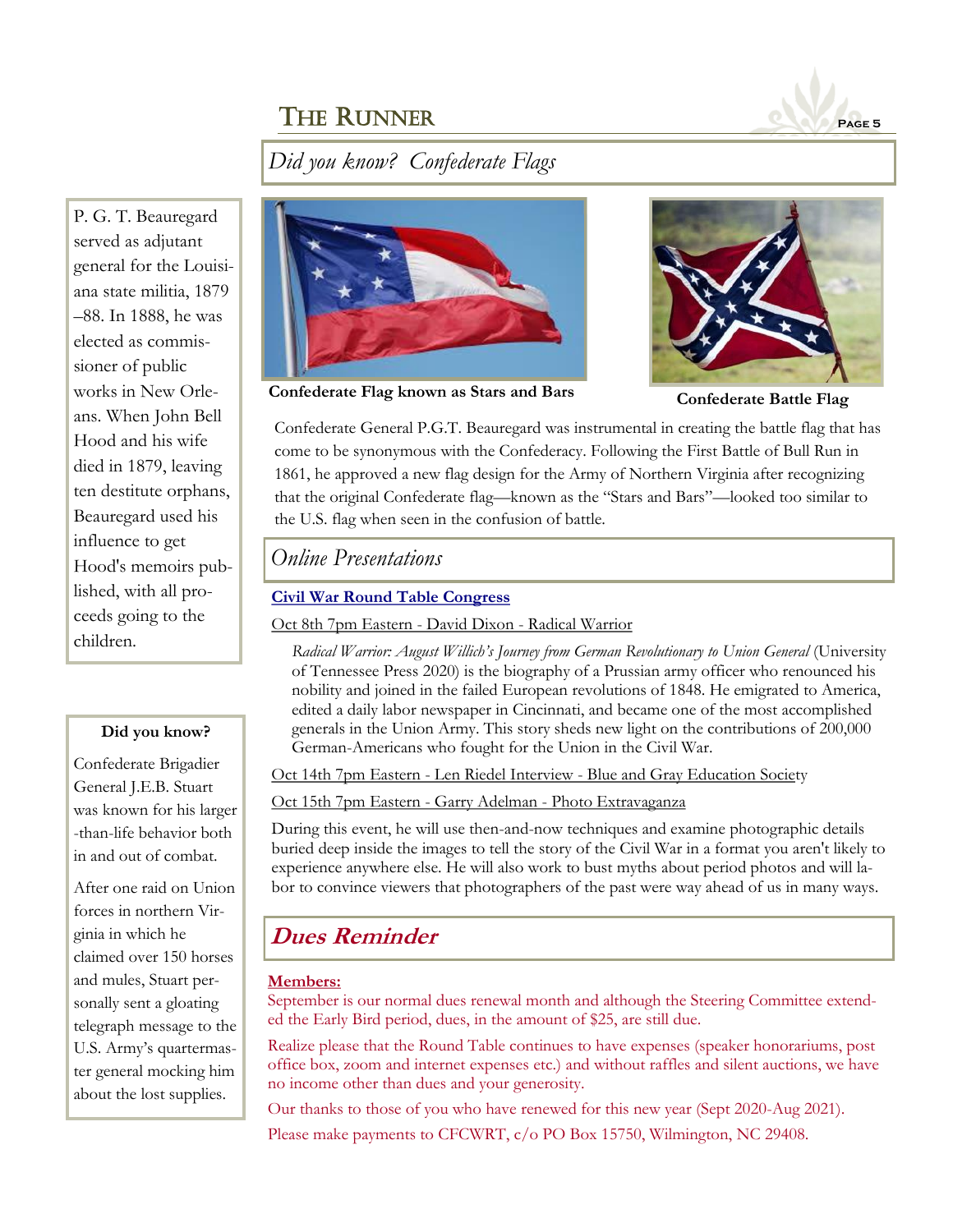

### *Battle of Carnifex Ferry - September 10, 1861*

The Battle of Carnifex Ferry took place in the opening months of the Civil War at Nicholas County, Virginia (now West Virginia). The Union Army, under the direction of Brig. Gen. William S. Rosecrans sought to stop the advancing Confederate Army, under the direction of Gen. John B. Floyd. The battle took place near Summersville at an important crossing of the Gauley River and resulted in a strategic Union victory. The battle was an impetus to the movement that helped portions of Western Virginia break away to become the 35th state of West Virginia. Two future U.S. presidents, Rutherford B. Hayes, and William McKinley were among the soldiers who fought at Carnifex Ferry.





**Patterson Home**

Events leading up to the Battle of Carnifex Ferry had been unfolding for weeks. Confederate troops had advanced into the Kanawha Valley and launched an attack at Kessler's Cross Lanes (just over a mile from the ferry crossing) on August 26<sup>th</sup>. Proceeding to Carnifex Ferry, they drove Henry Patterson and his family from their farmhouse which overlooked the Gauley River. Some 2000 Confederate forces then set up a defensive position on the Patterson farm and along the steep cliffs overlooking the ferry.

In order to take control of the area, Rosecrans assembled a large army of 7,000 to push the Confederates southward. As the Federals advanced, the leading brigade encountered Floyd's pickets about 3:30 p.m. on the afternoon of September 10<sup>th</sup> at the ferry.

Rutherford B. Hayes, 38, and William McKinley, 18, both served in the Ohio 23rd Infantry. For many soldiers in the Ohio 23rd, this was their first battle experience (the unit mustered in just three months earlier). During the battle, the 23rd found themselves caught in a friendly fire incident while trying to flank the Confederate line. In the confusion and fleeting daylight, they started firing on their own men, killing two and wounding 30. The Patterson home was also caught in the crossfire from both armies and riddled with bullets. The structure still stands today at the Carnifex Ferry Battlefield State Park.

the Battle of Carnifex Ferry, check out *September Blood: The Battle of Carnifex Ferry* by Terry Lowry.

For further reading about

*(Continued on page 7)*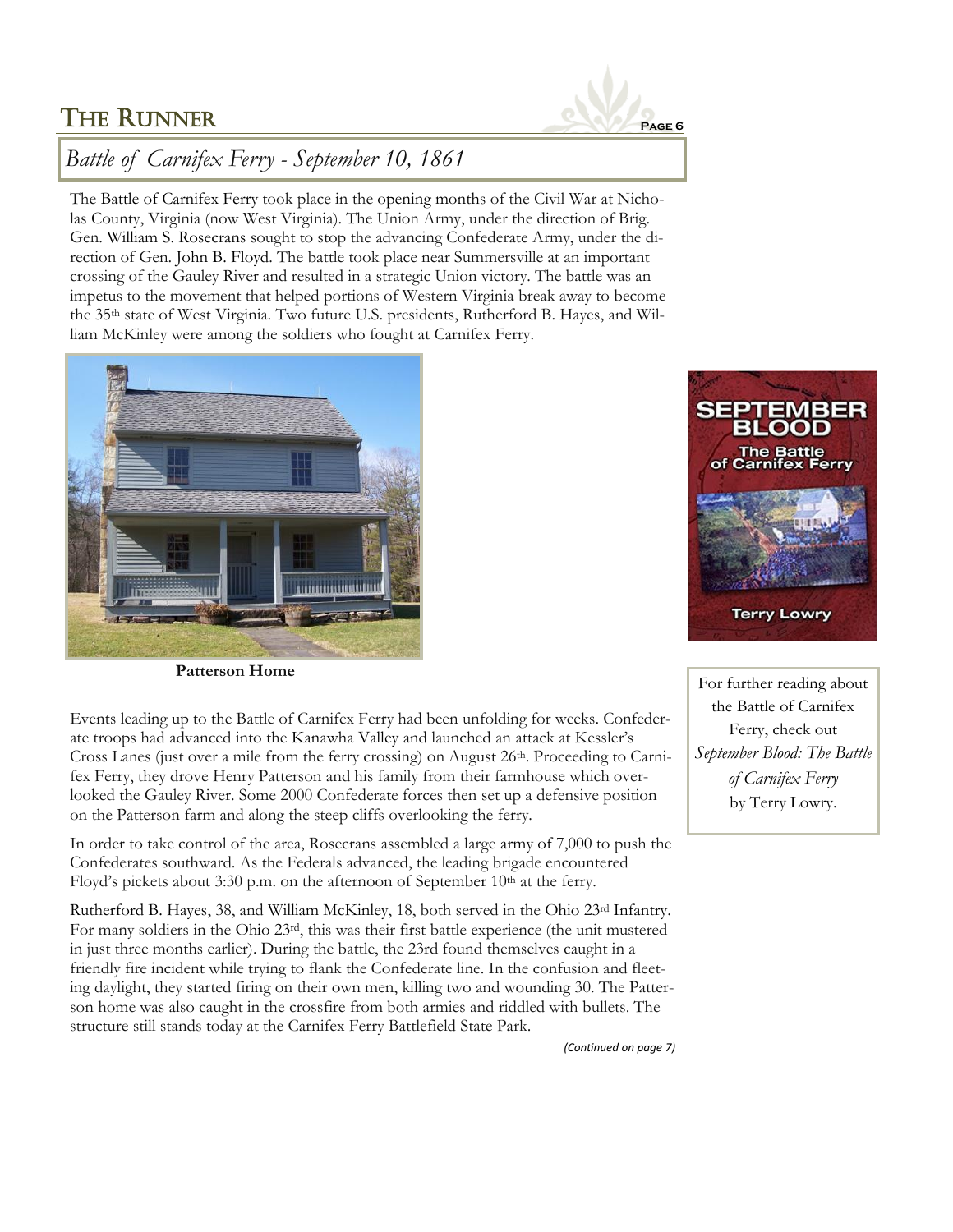

### *Battle of Carnifex Ferry - September 10, 1861, cont.*



soldiers settled in for the night, prepared to resume the battle at daylight. During the night, Floyd, realizing that he was outnumbered and facing heavy Union artillery, decided to retreat his army across the ferry to the south side of the Gauley River and continue eastward to Meadow Bluff near Lewisburg. The Federals, exhausted from their march to Carnifex Ferry and the ensuing battle and facing adverse weather, decided against pursuit. The conflict resulted in Union losses of 17

Fighting continued until dark, at which point the Confederates withdrew and the Union

dead and 141 wounded. Confederate losses totaled 30 wounded with an unknown number of deaths. The Battle of Carnifex Ferry allowed the Federals to secure the Kanawha Valley and its tributaries which gave protection to those who favored secession from Virginia. Six weeks after the battle, residents of areas controlled by Union forces voted to form their own state, and in 1863, West Virginia joined the Union.

its qual track . It miles on the charle Garatez id look the most during the BATTLE OF BOULANCE COM